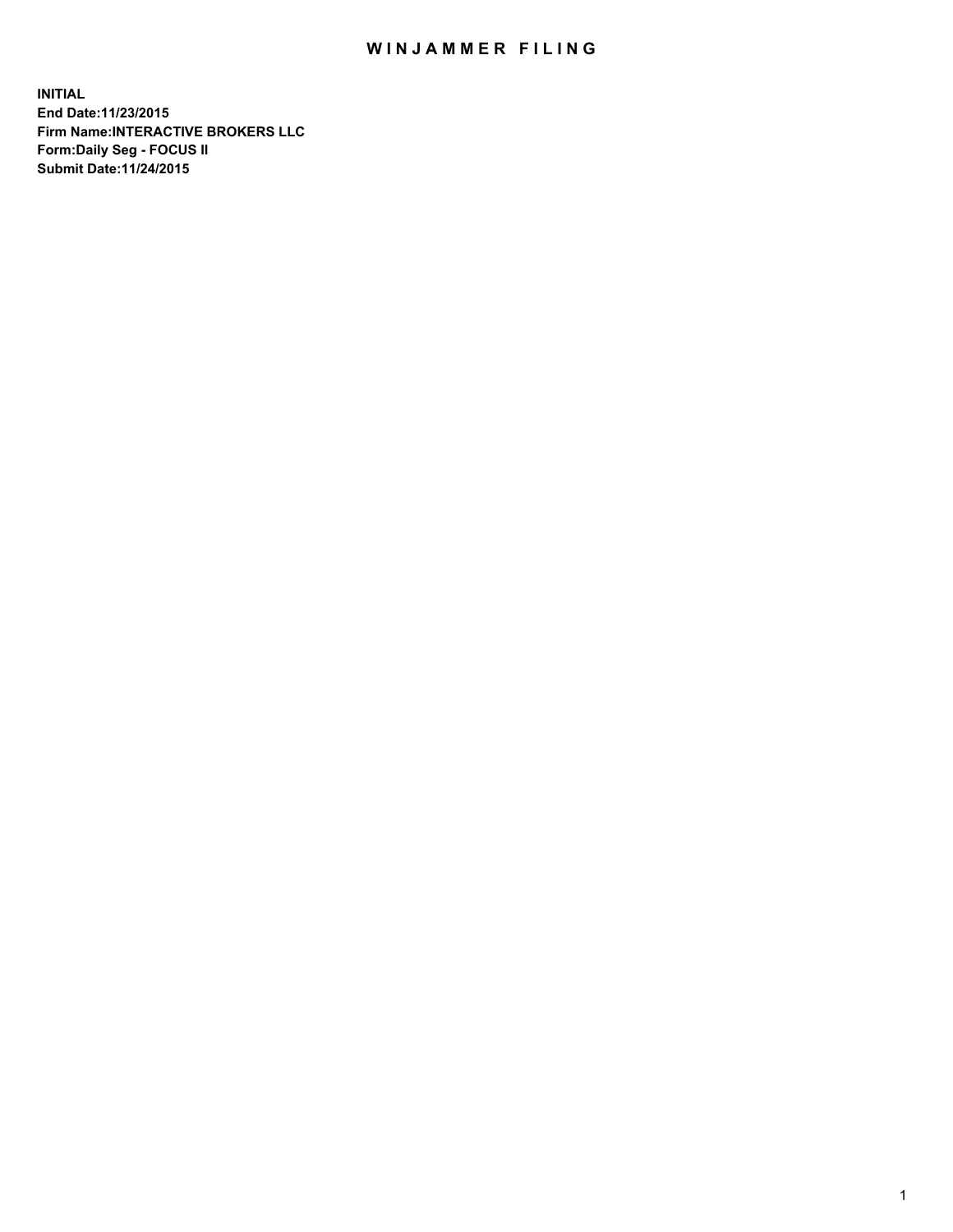## **INITIAL End Date:11/23/2015 Firm Name:INTERACTIVE BROKERS LLC Form:Daily Seg - FOCUS II Submit Date:11/24/2015 Daily Segregation - Cover Page**

| Name of Company<br><b>Contact Name</b><br><b>Contact Phone Number</b><br><b>Contact Email Address</b>                                                                                                                                                                                                                         | <b>INTERACTIVE BROKERS LLC</b><br><b>Alex Parker</b><br>203-618-7738<br>aparker@interactivebrokers.com |
|-------------------------------------------------------------------------------------------------------------------------------------------------------------------------------------------------------------------------------------------------------------------------------------------------------------------------------|--------------------------------------------------------------------------------------------------------|
| FCM's Customer Segregated Funds Residual Interest Target (choose one):<br>a. Minimum dollar amount: ; or<br>b. Minimum percentage of customer segregated funds required:% ; or<br>c. Dollar amount range between: and; or<br>d. Percentage range of customer segregated funds required between: % and %.                      | <u>0</u><br>155,000,000 245,000,000<br>00                                                              |
| FCM's Customer Secured Amount Funds Residual Interest Target (choose one):<br>a. Minimum dollar amount: ; or<br>b. Minimum percentage of customer secured funds required:%; or<br>c. Dollar amount range between: and; or<br>d. Percentage range of customer secured funds required between:% and%.                           | <u>0</u><br>80,000,000 120,000,000<br>00                                                               |
| FCM's Cleared Swaps Customer Collateral Residual Interest Target (choose one):<br>a. Minimum dollar amount: ; or<br>b. Minimum percentage of cleared swaps customer collateral required:%; or<br>c. Dollar amount range between: and; or<br>d. Percentage range of cleared swaps customer collateral required between:% and%. | <u>0</u><br>0 <sub>0</sub><br><u>0 0</u>                                                               |

Attach supporting documents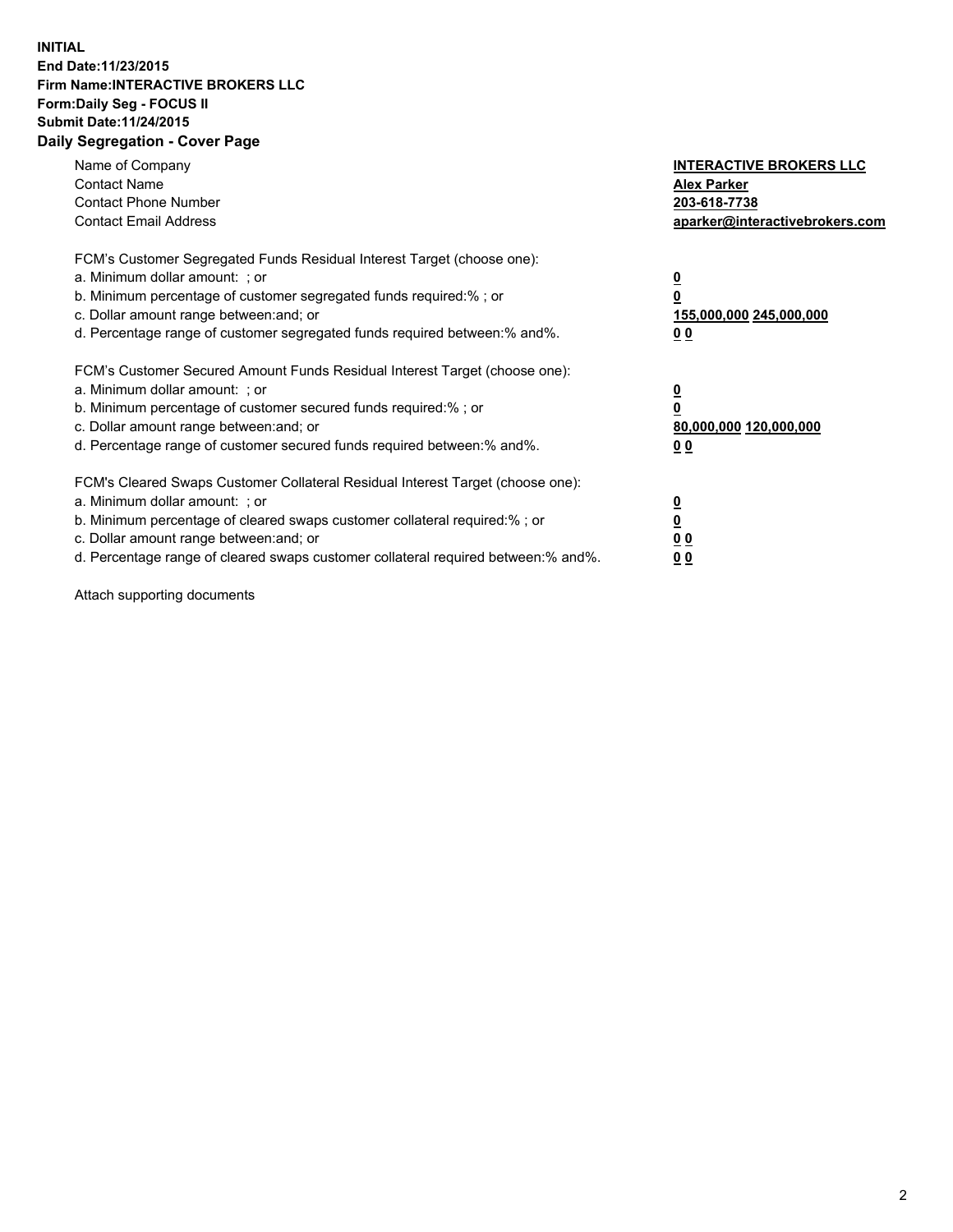## **INITIAL End Date:11/23/2015 Firm Name:INTERACTIVE BROKERS LLC Form:Daily Seg - FOCUS II Submit Date:11/24/2015 Daily Segregation - Secured Amounts**

|     | Foreign Futures and Foreign Options Secured Amounts                                         |                                         |
|-----|---------------------------------------------------------------------------------------------|-----------------------------------------|
|     | Amount required to be set aside pursuant to law, rule or regulation of a foreign            | $0$ [7305]                              |
|     | government or a rule of a self-regulatory organization authorized thereunder                |                                         |
| 1.  | Net ledger balance - Foreign Futures and Foreign Option Trading - All Customers             |                                         |
|     | A. Cash                                                                                     | 324,630,926 [7315]                      |
|     | B. Securities (at market)                                                                   | $0$ [7317]                              |
| 2.  | Net unrealized profit (loss) in open futures contracts traded on a foreign board of trade   | 4,411,822 [7325]                        |
| 3.  | Exchange traded options                                                                     |                                         |
|     | a. Market value of open option contracts purchased on a foreign board of trade              | 19,292 [7335]                           |
|     | b. Market value of open contracts granted (sold) on a foreign board of trade                | -21,541 <sup>[7337]</sup>               |
| 4.  | Net equity (deficit) (add lines 1. 2. and 3.)                                               | 329,040,499 [7345]                      |
| 5.  | Account liquidating to a deficit and account with a debit balances - gross amount           | 6,190,445 [7351]                        |
|     | Less: amount offset by customer owned securities                                            | 0 [7352] 6,190,445 [7354]               |
| 6.  | Amount required to be set aside as the secured amount - Net Liquidating Equity              | 335,230,944 [7355]                      |
|     | Method (add lines 4 and 5)                                                                  |                                         |
| 7.  | Greater of amount required to be set aside pursuant to foreign jurisdiction (above) or line | 335,230,944 [7360]                      |
|     | 6.                                                                                          |                                         |
|     | FUNDS DEPOSITED IN SEPARATE REGULATION 30.7 ACCOUNTS                                        |                                         |
| 1.  | Cash in banks                                                                               |                                         |
|     | A. Banks located in the United States                                                       | 149 <sub>[7500]</sub>                   |
|     | B. Other banks qualified under Regulation 30.7                                              | 0 [7520] 149 [7530]                     |
| 2.  | Securities                                                                                  |                                         |
|     | A. In safekeeping with banks located in the United States                                   | 389,709,738 [7540]                      |
|     | B. In safekeeping with other banks qualified under Regulation 30.7                          | 0 [7560] 389,709,738 [7570]             |
| 3.  | Equities with registered futures commission merchants                                       |                                         |
|     | A. Cash                                                                                     | $0$ [7580]                              |
|     | <b>B.</b> Securities                                                                        | $0$ [7590]                              |
|     | C. Unrealized gain (loss) on open futures contracts                                         | $0$ [7600]                              |
|     | D. Value of long option contracts                                                           | $0$ [7610]                              |
|     | E. Value of short option contracts                                                          | 0 [7615] 0 [7620]                       |
| 4.  | Amounts held by clearing organizations of foreign boards of trade                           |                                         |
|     | A. Cash                                                                                     | $0$ [7640]                              |
|     | <b>B.</b> Securities                                                                        | $0$ [7650]                              |
|     | C. Amount due to (from) clearing organization - daily variation                             | $0$ [7660]                              |
|     | D. Value of long option contracts                                                           | $0$ [7670]                              |
|     | E. Value of short option contracts                                                          | 0 [7675] 0 [7680]                       |
| 5.  | Amounts held by members of foreign boards of trade                                          |                                         |
|     | A. Cash                                                                                     | 71,186,800 [7700]                       |
|     | <b>B.</b> Securities                                                                        | $0$ [7710]                              |
|     | C. Unrealized gain (loss) on open futures contracts                                         | 1,199,019 [7720]                        |
|     | D. Value of long option contracts                                                           | 19,300 [7730]                           |
|     | E. Value of short option contracts                                                          | <u>-21,541</u> [7735] 72,383,578 [7740] |
| 6.  | Amounts with other depositories designated by a foreign board of trade                      | $0$ [7760]                              |
| 7.  | Segregated funds on hand                                                                    | $0$ [7765]                              |
| 8.  | Total funds in separate section 30.7 accounts                                               | 462,093,465 [7770]                      |
| 9.  | Excess (deficiency) Set Aside for Secured Amount (subtract line 7 Secured Statement         | 126,862,521 [7380]                      |
|     | Page 1 from Line 8)                                                                         |                                         |
| 10. | Management Target Amount for Excess funds in separate section 30.7 accounts                 | 80,000,000 [7780]                       |
| 11. | Excess (deficiency) funds in separate 30.7 accounts over (under) Management Target          | 46,862,521 [7785]                       |
|     |                                                                                             |                                         |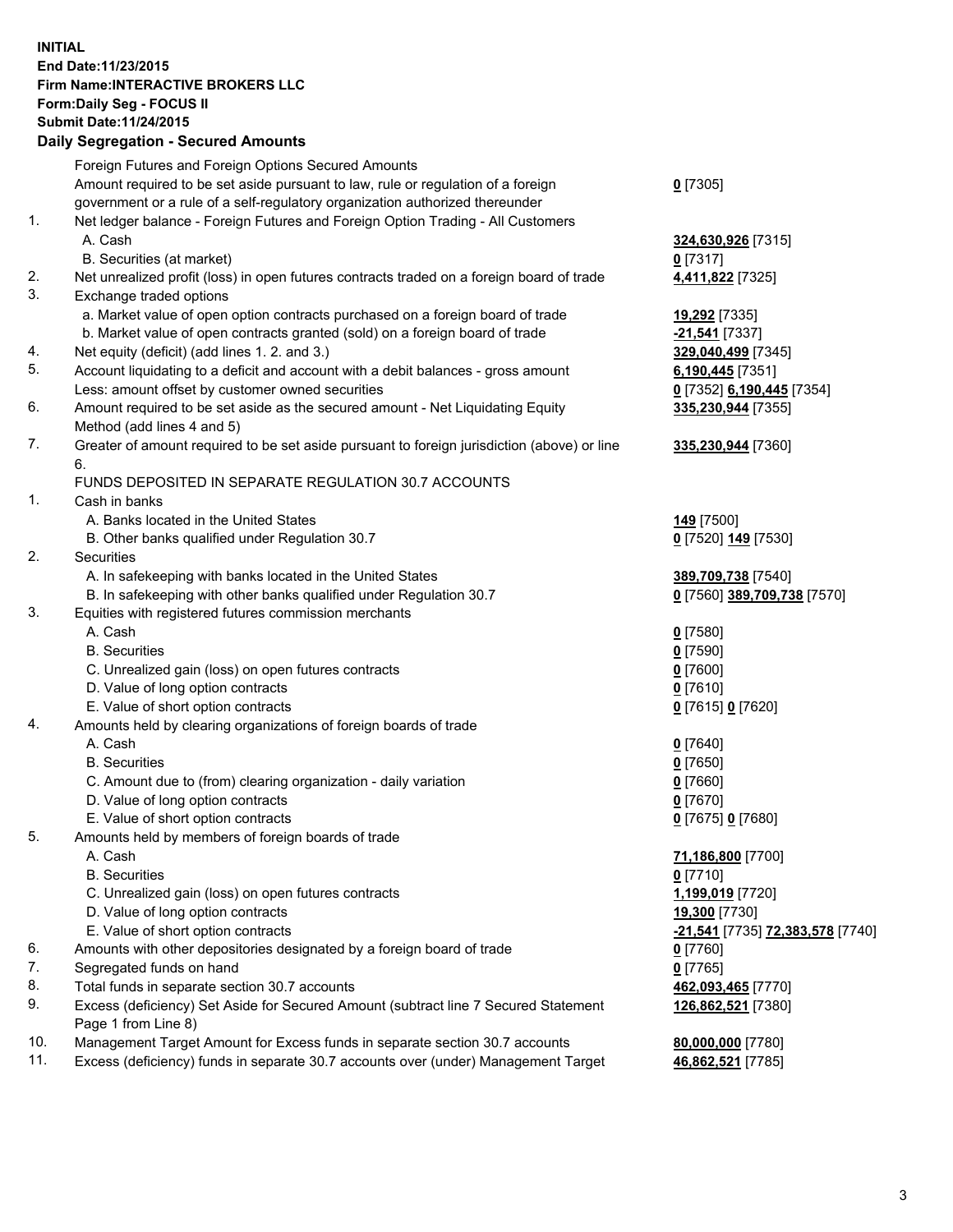**INITIAL End Date:11/23/2015 Firm Name:INTERACTIVE BROKERS LLC Form:Daily Seg - FOCUS II Submit Date:11/24/2015 Daily Segregation - Segregation Statement** SEGREGATION REQUIREMENTS(Section 4d(2) of the CEAct) 1. Net ledger balance A. Cash **2,688,159,786** [7010] B. Securities (at market) **0** [7020] 2. Net unrealized profit (loss) in open futures contracts traded on a contract market **-44,745,959** [7030] 3. Exchange traded options A. Add market value of open option contracts purchased on a contract market **81,524,314** [7032] B. Deduct market value of open option contracts granted (sold) on a contract market **-144,662,359** [7033] 4. Net equity (deficit) (add lines 1, 2 and 3) **2,580,275,782** [7040] 5. Accounts liquidating to a deficit and accounts with debit balances - gross amount **156,035** [7045] Less: amount offset by customer securities **0** [7047] **156,035** [7050] 6. Amount required to be segregated (add lines 4 and 5) **2,580,431,817** [7060] FUNDS IN SEGREGATED ACCOUNTS 7. Deposited in segregated funds bank accounts A. Cash **208,903,355** [7070] B. Securities representing investments of customers' funds (at market) **1,478,830,923** [7080] C. Securities held for particular customers or option customers in lieu of cash (at market) **0** [7090] 8. Margins on deposit with derivatives clearing organizations of contract markets A. Cash **21,395,544** [7100] B. Securities representing investments of customers' funds (at market) **1,150,476,394** [7110] C. Securities held for particular customers or option customers in lieu of cash (at market) **0** [7120] 9. Net settlement from (to) derivatives clearing organizations of contract markets **9,322,613** [7130] 10. Exchange traded options A. Value of open long option contracts **81,503,238** [7132] B. Value of open short option contracts **-144,641,278** [7133] 11. Net equities with other FCMs A. Net liquidating equity **0** [7140] B. Securities representing investments of customers' funds (at market) **0** [7160] C. Securities held for particular customers or option customers in lieu of cash (at market) **0** [7170] 12. Segregated funds on hand **0** [7150] 13. Total amount in segregation (add lines 7 through 12) **2,805,790,789** [7180] 14. Excess (deficiency) funds in segregation (subtract line 6 from line 13) **225,358,972** [7190] 15. Management Target Amount for Excess funds in segregation **155,000,000** [7194] **70,358,972** [7198]

16. Excess (deficiency) funds in segregation over (under) Management Target Amount Excess